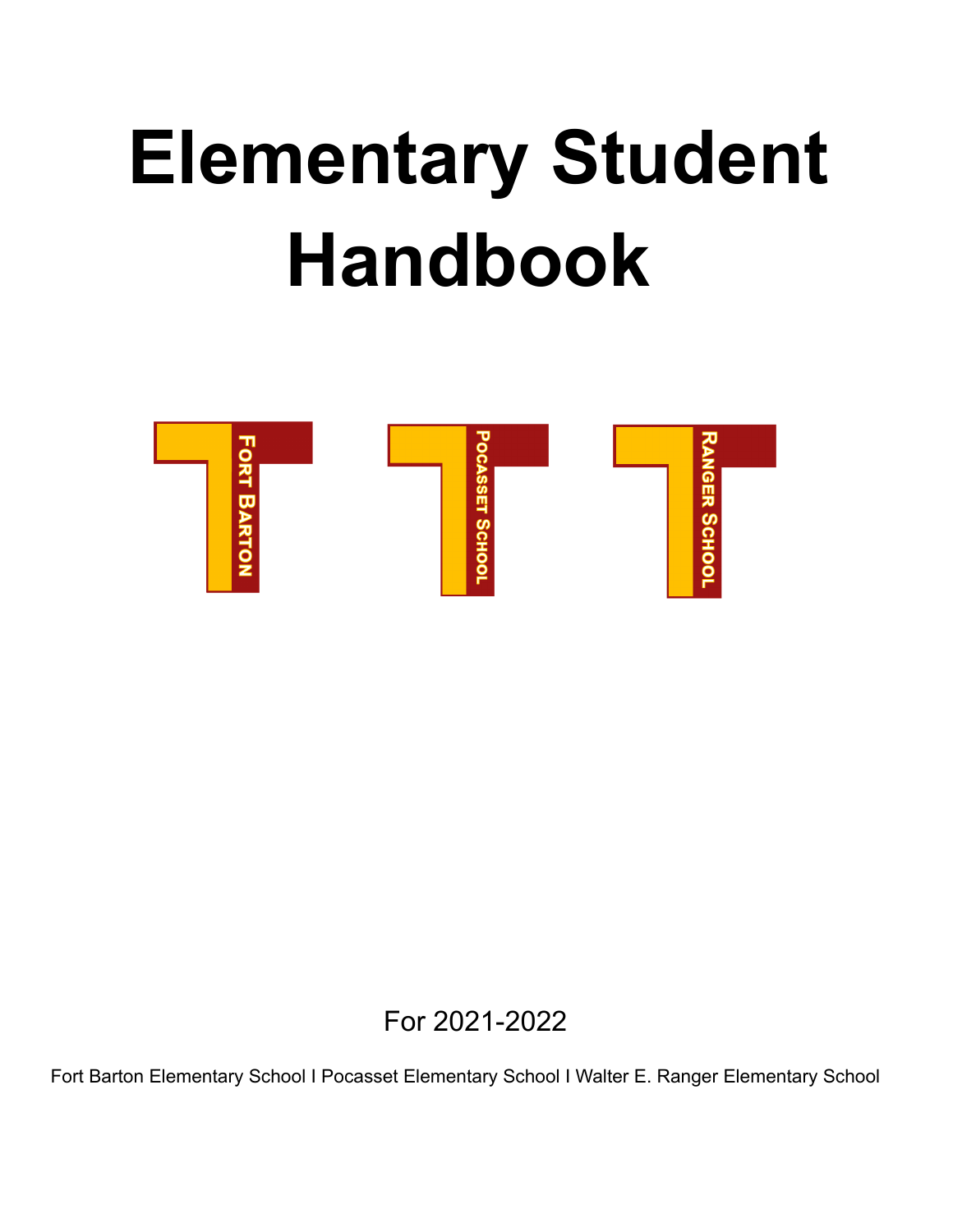# **TABLE OF CONTENTS**

| <b>Section</b>                                      | Page #         | <b>Section</b>                               | Page # |
|-----------------------------------------------------|----------------|----------------------------------------------|--------|
| Introduction                                        | 3              | <b>Telephone Messages</b>                    | 15     |
| Non-Discrimination Policy, Section<br>504, Title IX | $\overline{4}$ | Lost and Found                               | 15     |
| <b>Student Records</b>                              | 5              | <b>Parent-Teacher Conferences</b>            | 15     |
| <b>Elementary Schedules</b>                         | 5              | <b>Pupil Needs</b>                           | 16     |
| <b>Recess</b>                                       | 5              | <b>Dress Code</b>                            | 16     |
| Homework                                            | 5              | Care of Books/Equipment                      | 17     |
| Code of Conduct                                     | 6              | Absenteeism                                  | 17     |
| <b>Restorative Justice and Practices</b>            | 8              | <b>Tardiness</b>                             | 15     |
| <b>Busing</b>                                       | 13             | <b>School Closing</b><br>Announcements       | 17     |
| <b>Dismissal</b>                                    | 13             | <b>School Delay Opening Times</b>            | 17     |
| <b>Walker Dismissal Procedures</b>                  | 14             | <b>Breakfast/Lunch Programs</b>              | 18     |
| Communication                                       | 14             | <b>Cafeteria Rules</b>                       | 18     |
| Searches                                            | 14             | <b>Health-Related Issues</b>                 | 18     |
| <b>Prohibited Items</b>                             | 14             | <b>Special Education Referral</b><br>Process | 20     |
| <b>School Volunteers</b>                            | 15             | <b>Support Agencies</b>                      | 20     |
| <b>Student Insurance</b>                            | 15             | <b>Signature Page</b>                        | 21     |
| <b>School Field Trips</b>                           | 15             |                                              |        |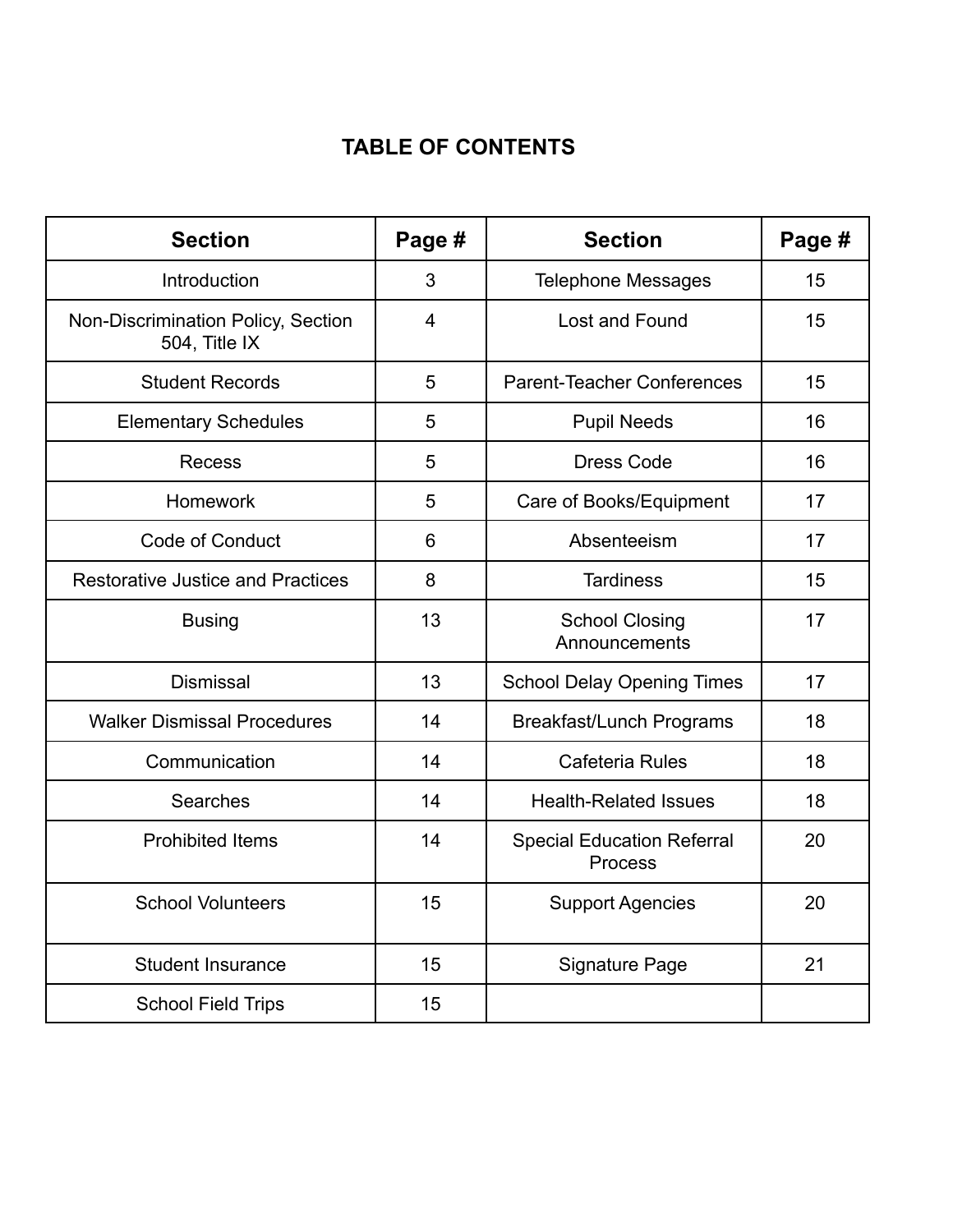## **INTRODUCTION**

The purpose of this handbook is to provide students, parents and guardians with a convenient source of information about the Tiverton Elementary Schools. There are three elementary schools in Tiverton: Fort Barton Elementary School at 99 Lawton Avenue (Preschool through grade 4), Pocasset Elementary School at 242 Main Road (Preschool through grade 4), and Walter E. Ranger Elementary School at 278 North Brayton Road (Preschool through grade 4)

## **Central Office**

- Superintendent: Peter Sanchioni, Ph.D 624-8475
- Director of Finance & Administration: Amy Roderick 624-8475
- First Student Transportation: Sherry DelToro 625-5562

## **Fort Barton 624-6114 (phone) 624-2927(fax)**

• Amy Donnelly-Roche, Principal Joy Frain, Nurse

## **Pocasset 624-6654 (phone) 624-7889 (fax)**

• Suzette Wordell, Principal Denise Duarte, Nurse

## **Ranger 624-8467 (phone) 624-8468 (fax)**

• Manuel Cabral, Principal Laura Rocah, Nurse

## **School Committee**

Jerome Larkin, Chairperson jlarkin@tivertonschools.org Diane Farnworth, Vice Chairperson dfarnworth@tivertonschools.org Michael DeCotis mikedecotis@tivertonschools.org Deborah Pallasch dpallasch@tivertonschools.org Elaine Pavao epavao@tivertonschools.org

## **Tiverton School Department Policy of Non-Discrimination**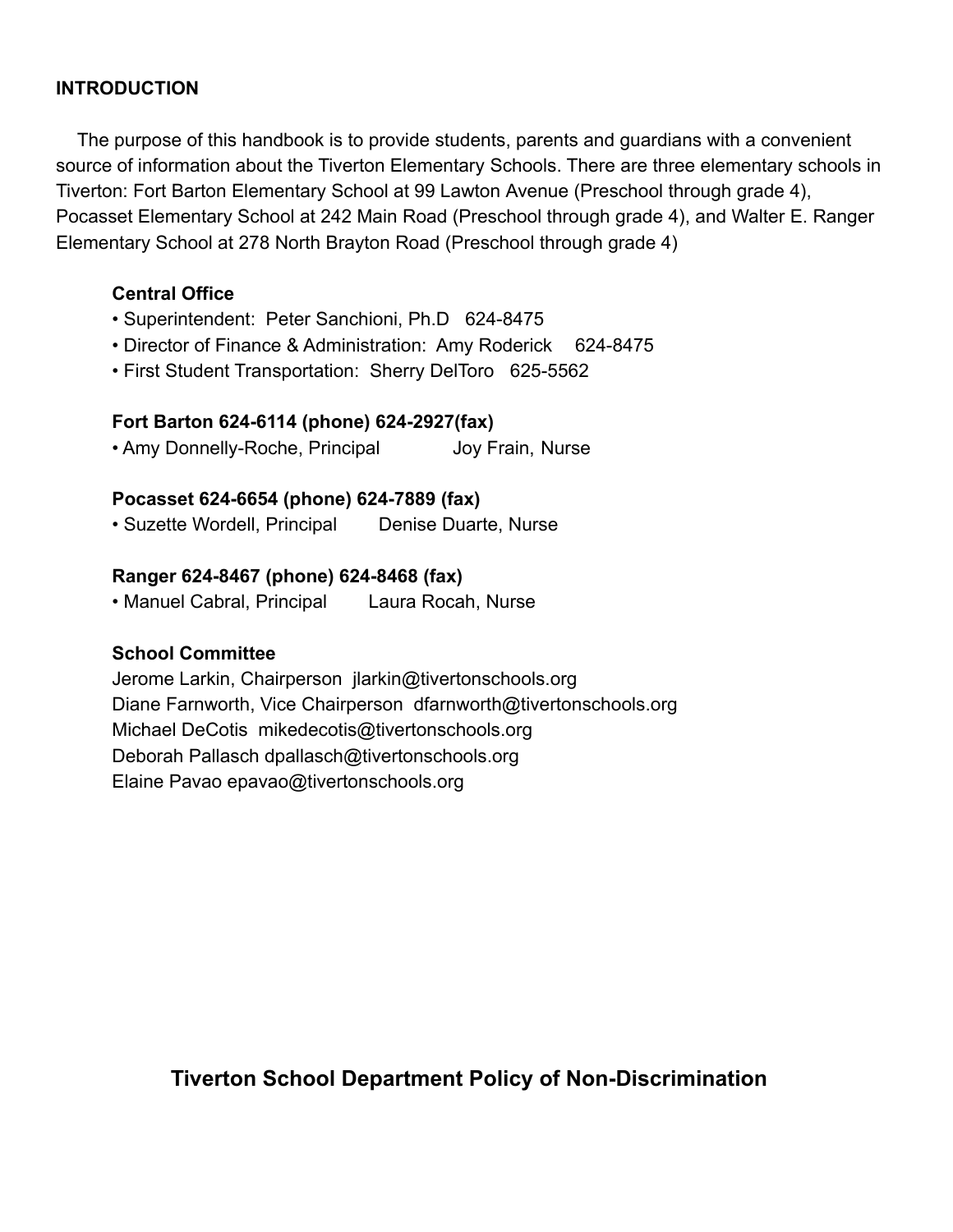It is the policy of the Tiverton School Department not to discriminate on the basis of age, sex, sexual orientation, gender identity or expression, race, religion, national origin, color, or disability in its education programs, activities, and employment practices in accordance with applicable laws and regulations.

**Section 504 of the Rehabilitation Act:** Section 504 of the Rehabilitation Act of 1973 is Congress' directive to any organization to eliminate discrimination based on disability from all aspects of school operation. It states: "*No otherwise* qualified individual with a disability shall solely by reason of her or his disability, be excluded from the participation in, be denied the benefits of, or be subjected to discrimination under any program of activity receiving Federal financial *assistance."* Since the Tiverton School Department receives federal dollars, we are required to provide eligible disabled students with equal access (both physical and academic) to services, programs, and activities offered by our schools. Information on the process for reviewing Section 504 eligibility is available in each school building as well as parents' rights. Parents have the right to file a complaint with the district if they feel their child's rights have been violated. Forms for filing a complaint and additional information on the process for addressing Section 504 parent complaints are available in each school office.

**Title IX:** Title IX of the Education Amendments of 1972 prohibits discrimination on the basis of sex in education programs or activities by recipients of federal financial assistance. In an effort to comply with Title IX, the Tiverton School Department affirms that no person shall, on the basis of sex, be excluded from participation in, be denied the benefits of, or be subjected to discrimination under any education program or activity. Additional information on Title IX policies and procedures is available in each school building and at our central office. Anyone who believes that discrimination on the basis of sex has occurred should contact the appropriate building representative listed below for information and advice on the complaint procedure:

#### **Tiverton High School**

Susan Craven, Building Principal (401) 624-8494 Tiffany Buldoc, Assistant Principal (401) 624-8494

### **Tiverton Middle School**

Andrew Zitoli, Building Principal (401) 624-6668 Robert Campion, Assistant Principal (401) 624-6668

#### **Elementary Schools**

Amy Donnelly-Roche,, Fort Barton School Principal (401) 624-6114 Manuel Cabral, Ranger School Principal (401) 624-8467 Suzette Wordell, Pocasset School Principal (401) 624-6654

### **Central Office**

Peter Sanchioni, Ph.D. Superintendent (401) 624-8475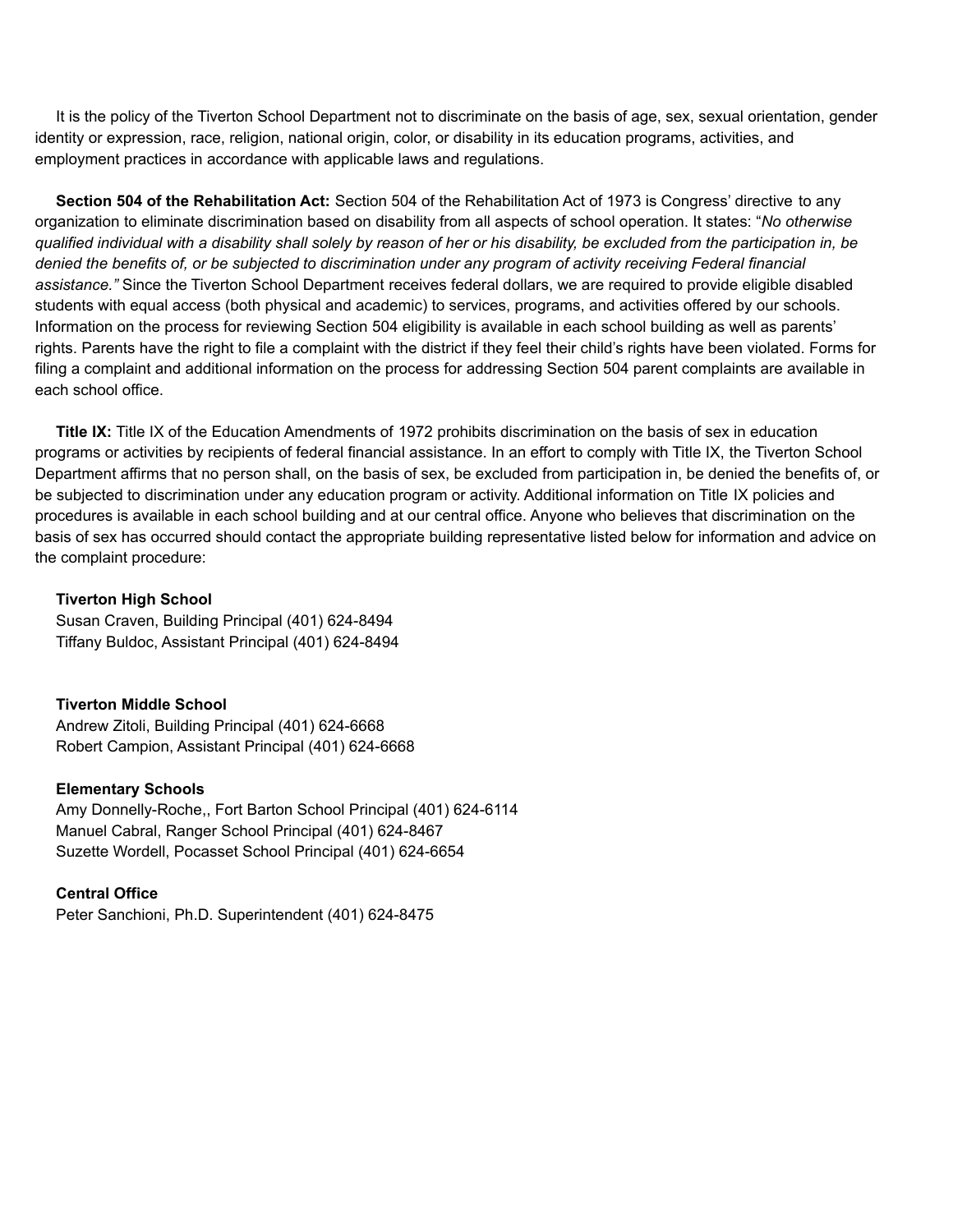## **STUDENT RECORDS**

The Tiverton School Board has adopted regulations pertaining to student records which are in accordance with the Family Rights and Privacy Act of 1974 (Buckley Amendment) and as amended on December 31, 1974.

The following is a summary of the major parent and student rights regarding school records in the town of Tiverton. 1. Inspection of Record A parent, or a student who is 18 years old, has the right to inspect all portions of the student record upon request. The record must be made available to the parent or student within a reasonable time but no later than 45 days after the request. The parent and student have the right to receive copies of any part of the record, although a reasonable fee may be charged for the cost of duplicating the materials. Finally, the parent and student may request to have parts of the record interpreted by a qualified professional of the school, or may invite anyone else of their choosing to inspect or interpret the record with them. 2. Confidentiality of Record With a few exceptions, no individuals or organizations but the parent, student, and school personnel working directly with the student are allowed to have access to information in the student record without the specific, informed, written consent of the parent of the student. 3. Amendment of Record The parent and student have the right to add relevant comments, information, or written materials to the student record. In addition, the parent and the student have a right to request that information in the record be amended or deleted. The parent and student have a right to a conference with the school principal to make their objections known. Within a week after the conference, the principal must render a decision in writing. If the parent and student are not satisfied with the decision, the regulations contain provisions through which the decision may be appealed to higher authorities in the school system 4. School Records normally include: Directory Information Health Card Attendance Record Standardized Test Scores Academic Record Academic Record 5. The above is only a summary of some of the more important provisions of the Regulations Pertaining to Student Records that relate to student and parent rights. If more detailed information is desired, contact the school principal.

## **ELEMENTARY SCHOOL SCHEDULES**

Breakfast begins at 8:40 Doors open 8:50 AM School begins 8:57 AM School closes 3:30 PM

**RECESS:** At all schools students have a 25 minute extended recess either before or after lunch. Parents should check weather conditions and dress their children accordingly. Under severe conditions (or temperatures under 32 degree in accordance with RI State Law), children will have indoor recess.

**HOMEWORK:** Homework is and should be an important part of a child's educational development. The purpose of homework is to reinforce concepts learned in the classroom. It fosters good work habits and helps to teach the child responsibility. Homework is part of the student's grade. For homework to achieve an effective level, parental supervision is encouraged. Children in grades 1 through 4 are assigned schoolwork to be done at home. In the assignment of homework the following is used as a guide: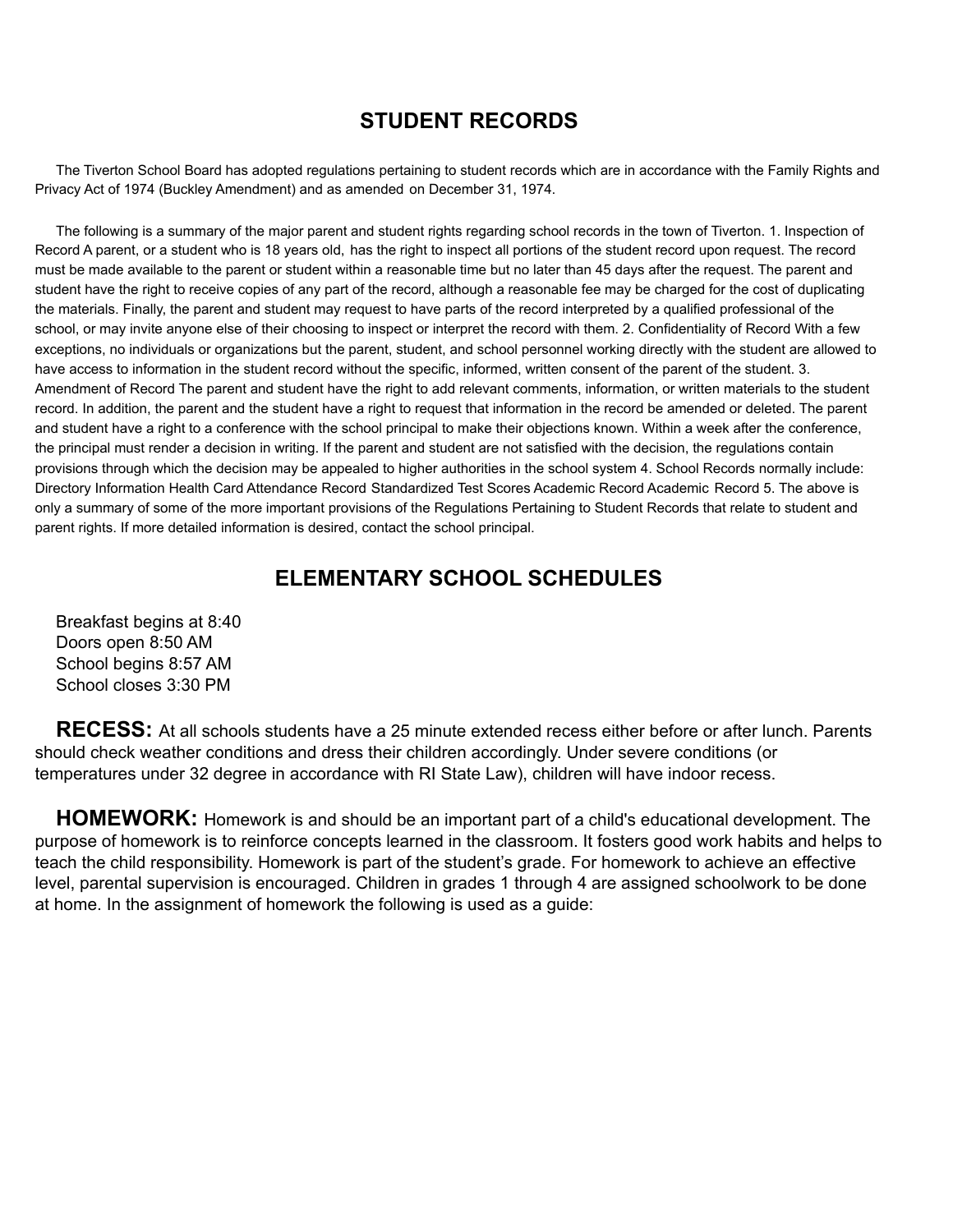- 1. Homework should always be used as a reinforcement tool for lessons previously presented.
- 2. Homework should never reach a point where it becomes excessive.
- 3. Homework is progressive in amounts as a child moves through the grades.
- 4. All written homework is corrected and becomes part of the students' grade.

5. Time guide - the following are approximate maximum time limits and are used as a guide for both written and online (digital websites) homework: Grade 1 - 20 minutes; Grade 2 -30 minutes; Grade 3 - 40 minutes; Grade 4 -50 minutes.

6. In addition to the above it is recommended that children should be engaged in a reading activity at home for 15 minutes each day. For this activity to be successful: In the primary grades, students should read to or be read to by adults as appropriate. In the upper elementary grades, students should read independently. At provide a safe and nurturing school environment that is conducive to learning. The restorative code of conduct is also designed to promote respect for each student, the school community, and school property. The restorative code of conduct shall apply to any student in the school building, on school premises, on school buses, at school-related activities, or using school computers. The restorative code of conduct shall apply at any time that a student is subject to the authority of school personnel, including before, during, and after school hours.

## **The Restorative Code Of Conduct Goals**

- 1. Build healthy relationships between educators and students
- 2. Reduce, prevent and improve harmful behavior
- 3. Providing an opportunity for equitable dialogue and participatory decision-making
- 4. Involving all relevant stakeholders
- 5. Address and discuss the needs of the school community
- 6. Repair harm and restore positive relationships
- 7. Resolve conflict, hold individuals and groups accountable for their actions

## **LEVELS OF RESTORATIVE INTERVENTIONS AND DISCIPLINARY RESPONSES**

There are 3 Levels of Restorative Interventions and Disciplinary Responses.

**Level 1:** This level is the primary level for most behaviors or infractions in elementary schools. This level incorporates universal school-wide and classroom practices that promote the development and practice of prosocial behaviors, self-discipline, habit learning, health, and well-being. Through observation and immediate responses, beginning with redirection, teachers aim to prevent minor discipline problems from becoming major disciplinary incidents.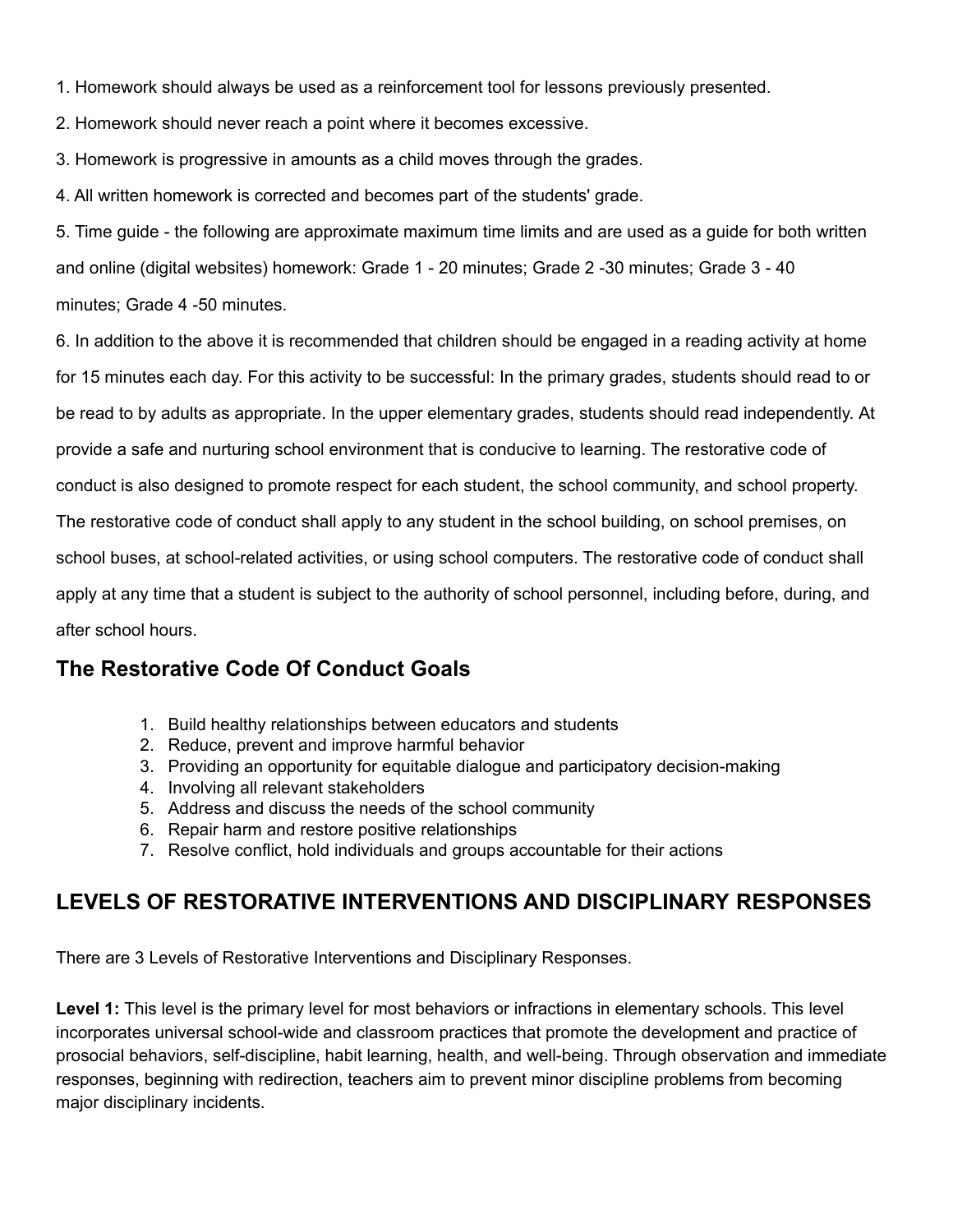| <b>Level 1 Behavior Concerns</b>                                                                                                                                                                                                                                                                                                                                                                                                                                                                                                                                                                                                                                                                                                                                                                                                                                                                                                                                                                                                                                                                                                                                                                                                                                                                                                                                                                                                                                                                                                                                                                                                       | <b>Level 1 Behavior Concerns</b>                                                                                                                                                                                                                                                                                                                                                                                                                                                                                                                                                                                                                                                                            |  |
|----------------------------------------------------------------------------------------------------------------------------------------------------------------------------------------------------------------------------------------------------------------------------------------------------------------------------------------------------------------------------------------------------------------------------------------------------------------------------------------------------------------------------------------------------------------------------------------------------------------------------------------------------------------------------------------------------------------------------------------------------------------------------------------------------------------------------------------------------------------------------------------------------------------------------------------------------------------------------------------------------------------------------------------------------------------------------------------------------------------------------------------------------------------------------------------------------------------------------------------------------------------------------------------------------------------------------------------------------------------------------------------------------------------------------------------------------------------------------------------------------------------------------------------------------------------------------------------------------------------------------------------|-------------------------------------------------------------------------------------------------------------------------------------------------------------------------------------------------------------------------------------------------------------------------------------------------------------------------------------------------------------------------------------------------------------------------------------------------------------------------------------------------------------------------------------------------------------------------------------------------------------------------------------------------------------------------------------------------------------|--|
| 1. Non-compliance/Insubordination<br>Does not comply with classroom rules,<br>norms, and procedures<br>Refuses to respond to school staff<br>$\qquad \qquad \blacksquare$<br>directives, questions, or requests<br>2. Non-completion/Insubordination<br>Does not attempt or complete assigned<br>work<br>Does not participate in learning activities<br>3. Difficulties with Social Interactions/Harassment<br>(verbal)/Verbal Altercations<br>Demonstrates difficulty getting along with<br>others<br>Does not work cooperatively in small and<br>large groups<br>Engages in teasing, taunting, name<br>calling<br>Initiates or joins in "side bar"<br>conversations, interrupting, blurting out,<br>talking out of turn<br>4. Minor Hallway and Public Space Misconduct<br>Makes excessive, distracting, or<br>disruptive movements or noises<br>Seeks attention inappropriately<br>$\overline{\phantom{a}}$<br>Uses inappropriate language and<br>$\overline{\phantom{0}}$<br>shouting<br>5. Difficulties with Problem Solving<br>Demonstrates difficulty resolving<br>problems<br>Does not make transitions or adjust to<br>new situations effectively<br>6. Difficulties with Self-Regulation/Disruption of<br>Education<br>Does not work independently without<br>$\overline{\phantom{a}}$<br>bothering others<br>Makes excessive, distracting movements<br>$\overline{\phantom{0}}$<br>or noises<br>Seeks attention inappropriately<br>Takes things without permission (nominal<br>value)<br>Throws objects without physical injury to<br>others<br>7. Difficulties Communicating and Managing<br>Needs, Thoughts, and Emotions | Active Listening.<br>۰<br>Alternate Seating.<br>Breaks to refocus.<br>Classroom Energizers.<br>$\overline{\phantom{a}}$<br>Classroom management system.<br>$\overline{\phantom{a}}$<br>Collaborative Restorative Circles (lead by<br>$\overline{\phantom{a}}$<br>Social-Emotional Staff or Teacher).<br>Communication especially with home.<br>$\overline{\phantom{a}}$<br>Interactive Modeling.<br>۰<br>Logical Consequences for actions.<br>$\overline{\phantom{a}}$<br>Nonverbal clues.<br>$\overline{\phantom{a}}$<br>Proximity to students.<br>$\overline{\phantom{a}}$<br>Random Positive Attention.<br>٠<br>Teaching Conflict Resolution Strategies.<br>$\overline{\phantom{a}}$<br>Visual schedules |  |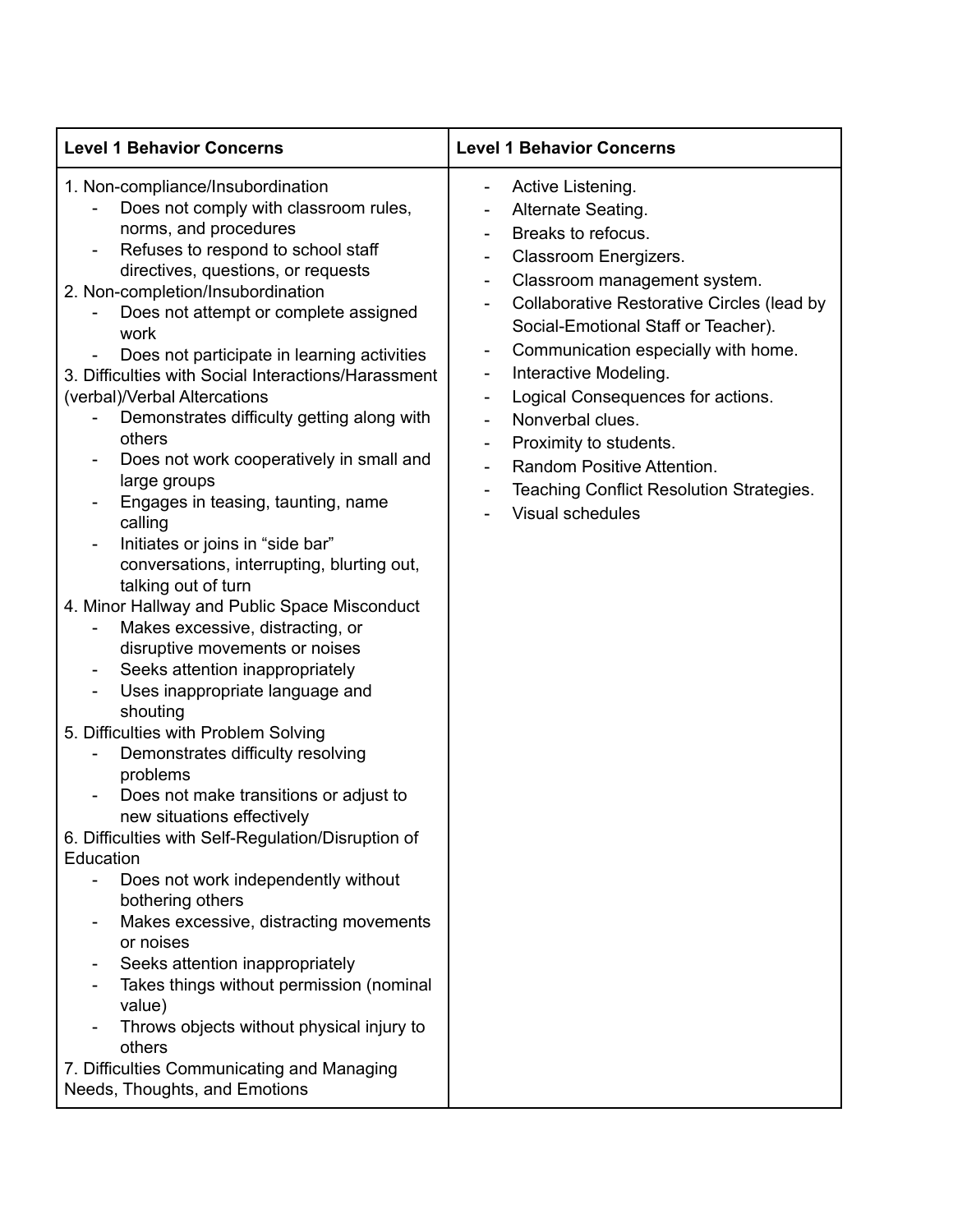| $\sim$<br>$\sim$ | Demonstrates difficulty empathizing with<br>other points of view<br>Does not accept feedback or correction<br>calmly<br>Engages in confrontations, arguing, or<br>back talk<br>- Expresses needs and emotions<br>inappropriately<br>Misinterprets instructional and social cues |  |
|------------------|---------------------------------------------------------------------------------------------------------------------------------------------------------------------------------------------------------------------------------------------------------------------------------|--|
|                  | 8. Occasional Unexcused Absences/Tardiness                                                                                                                                                                                                                                      |  |

**Level 2: Increased School Support** - This involves targeted interventions and assigned consequences when a student's behavior violation warrants a more focused behavioral response beyond the immediate situation (or incident) in the classroom or other location. People learn best when they feel safe and understood. When providing discipline, adults intervene in a way that models and teaches the positive behavior desired of all people in the school building. Thus, adults demonstrate care, support, and in the well-being of the student, as consequences, used to ensure that the discipline is educational, are put into place.

| <b>Level 2 Behavioral Concerns</b>                                                                                                                                                                                                                                                                                                                                                                                                                                                                                                                                                                                                                                                                                                                                                                                                                                                                                                                      | <b>Level 2 Restorative Behavioral Supports and</b><br><b>Response Strategies</b>                                                                                                                                                                                                                                                                                                                                                                                                                                                                                                                      |
|---------------------------------------------------------------------------------------------------------------------------------------------------------------------------------------------------------------------------------------------------------------------------------------------------------------------------------------------------------------------------------------------------------------------------------------------------------------------------------------------------------------------------------------------------------------------------------------------------------------------------------------------------------------------------------------------------------------------------------------------------------------------------------------------------------------------------------------------------------------------------------------------------------------------------------------------------------|-------------------------------------------------------------------------------------------------------------------------------------------------------------------------------------------------------------------------------------------------------------------------------------------------------------------------------------------------------------------------------------------------------------------------------------------------------------------------------------------------------------------------------------------------------------------------------------------------------|
| 1. Academic dishonesty (copying another's<br>work), cheating, altering records.<br>2. Aggressive arguing, refusal, back talk<br>3. Emotional outburst (may include refusal to<br>leave classroom, repeated profanities,<br>screaming, or tantrums).<br>4. Excessive absences, truancy, tardiness.<br>5. Harassment: single incident - to determine<br>bullying.<br>6. Horseplay, rough-housing, minor physical<br>aggression: offensive touch, poking, pushing,<br>shoving, physical intimidation, verbal threats,<br>persistent teasing, taunting, name-calling.<br>7. Intentional damage to personal property.<br>8. Leaving classroom or school without<br>permission.<br>9. Non-authorized or inappropriate misuse of<br>school equipment, materials, and electronic<br>devices.<br>10. Persistent Level 1 Behavior: Insubordination,<br>showing disrespect to a staff member, failure to<br>abide by school rules.<br>11. Theft of less than \$50. | Consistent home communication (at least<br>weekly).<br>Informal consultation between teacher<br>and social emotional staff that may<br>include a classroom observation of<br>student behavior.<br>Referral and coordination as appropriate<br>with community-based supports and<br>agencies<br>Restorative conference with all people<br>affected by the incident.<br>Teacher-facilitated interventions (refer to<br>Level 1) including conference within 48<br>hours when a student returns to class<br>after being removed.<br>Teacher-student conference and plan<br>facilitated by administrator. |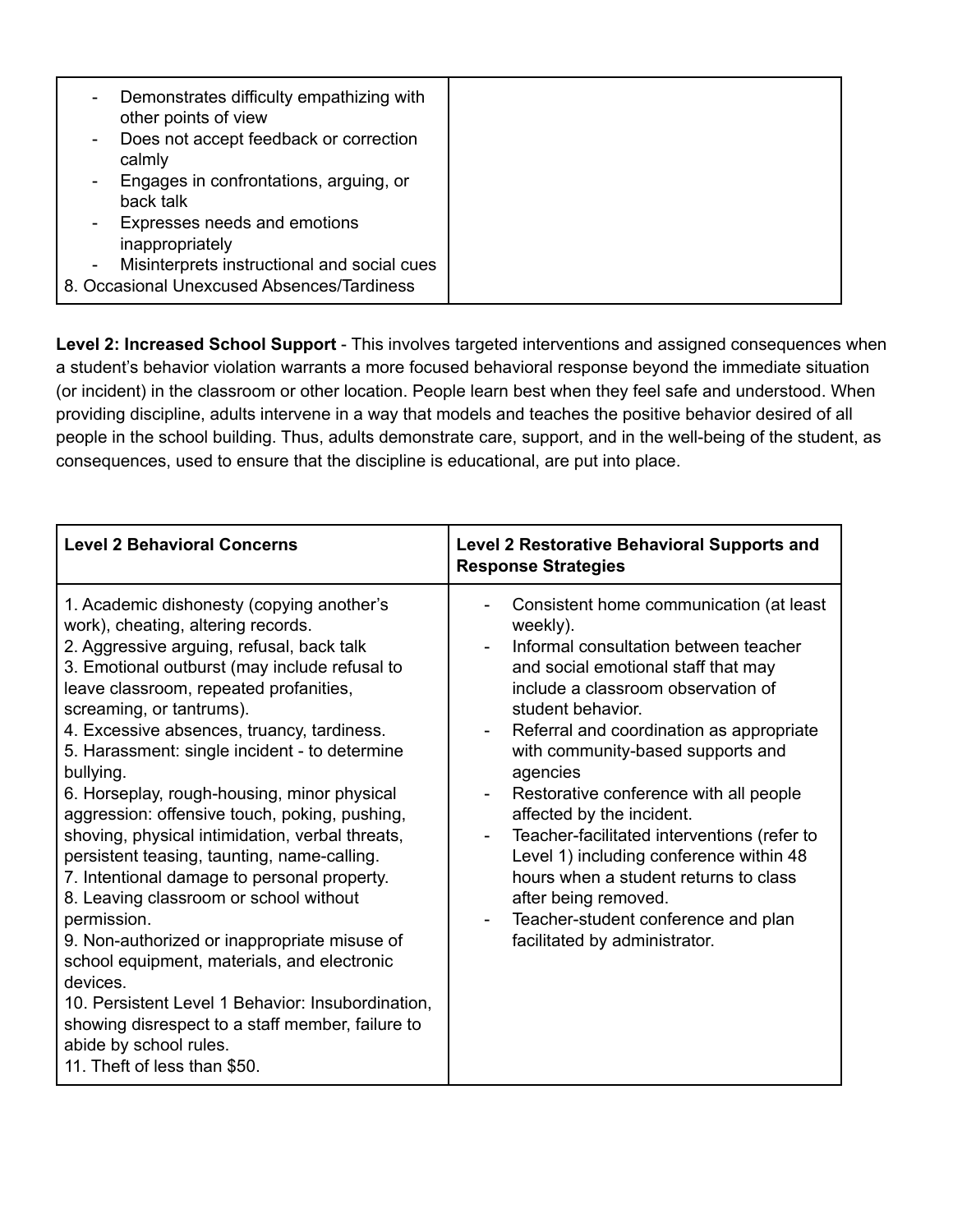## **Level 2 Potential Consequences:**

- Conference with Principal and/or teacher, student, and parent.
- Incident investigation.
- Parent notification via phone, email, text message, or letter by Principal or staff member.
- Removal from classroom, or other location, with behavior referral, for no more than 30 minutes. - Restorative conference.
- Submission of behavioral referral with no removal from classroom.
- Possible 1 or 2 day school suspension.

**Level 3: Intensive School Support:** This level involves violent or dangerous behavior violations that seriously jeopardize school and classroom safety and order. Students who exhibit these behaviors are assigned to more intense and individualized interventions.

| <b>Level 3 Behavioral Concerns</b>                                                                                                                                                                                                                                                                                                                                                                                                                                                                                                                                                                                                                                                                                                                                                                                                                                                                                                                                               | <b>Level 2 Restorative Behavioral Supports and</b><br><b>Response Strategies</b>                                                                                                                                                                                                                                                                                                                                                                                                                                                                                                                                                                                                                                              |
|----------------------------------------------------------------------------------------------------------------------------------------------------------------------------------------------------------------------------------------------------------------------------------------------------------------------------------------------------------------------------------------------------------------------------------------------------------------------------------------------------------------------------------------------------------------------------------------------------------------------------------------------------------------------------------------------------------------------------------------------------------------------------------------------------------------------------------------------------------------------------------------------------------------------------------------------------------------------------------|-------------------------------------------------------------------------------------------------------------------------------------------------------------------------------------------------------------------------------------------------------------------------------------------------------------------------------------------------------------------------------------------------------------------------------------------------------------------------------------------------------------------------------------------------------------------------------------------------------------------------------------------------------------------------------------------------------------------------------|
| 1. Alcohol, drugs, inhalants, tobacco: possession,<br>under the influence, distribution, and sales.<br>2. Arson/fire-related offense.<br>3. Attack on fellow student: hitting, kicking, or<br>punching another student.<br>4. Bomb threat.<br>5. Bullying: persistent and repeated incidents<br>targeted at the same person or group.<br>6. Electronic bullying/harassment: used to<br>threaten or emotionally harm another person.<br>7. Extortion (the practice of obtaining something<br>through force or threats).<br>8. False activation of fire alarm.<br>9. Fighting: all students engaged in hitting,<br>kicking, or punching the other persons involved;<br>and when serious disruption to the operation of<br>the school occurs.<br>10. Intentional physical contact/attack on school<br>personnel.<br>11. Persistent verbal aggression against school<br>personnel.<br>12. Sexual Offense INCLUDING assault and<br>sexual harassment.<br>13. Theft of more than \$50. | Intensive intervention for pervasive<br>behavior that is seriously impeding a<br>student's success at school.<br>Parents of students who have engaged in<br>highly aggressive or dangerous behaviors<br>are expected to be directly involved in the<br>intervention plan created to support their<br>child's success.<br>Referral and coordination as appropriate<br>with community-based supports and<br>agencies.<br>Restorative conference with all people<br>affected by incident.<br>Teacher-facilitated interventions (see<br>Level 1) including conference within 48<br>hours when a student returns to class<br>after being removed.<br>Teacher-student conference and reentry<br>plan facilitated by administration. |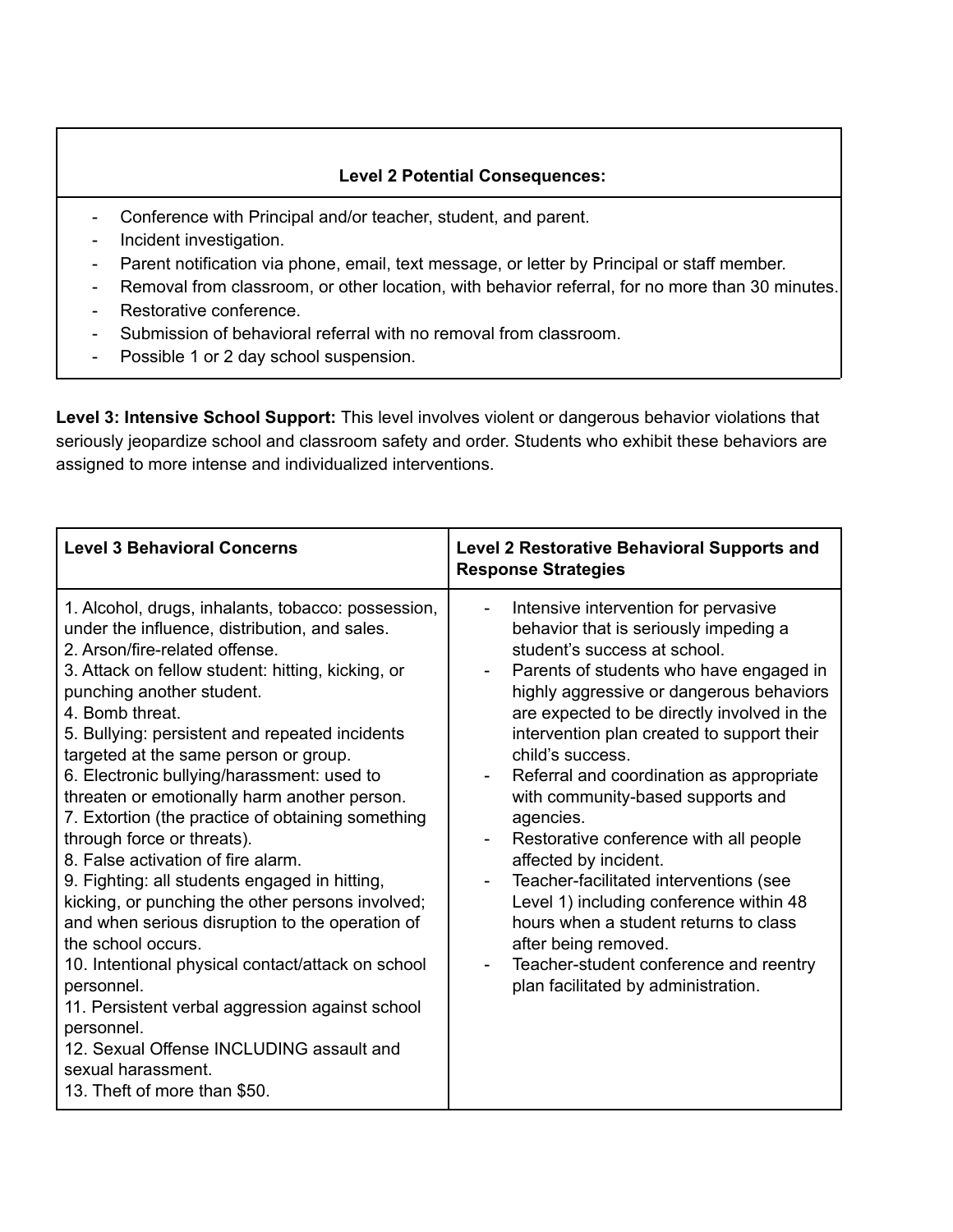## **Level 3 Potential Consequences:**

- Immediate removal from classroom:
- Incident investigation;
- Parent notification and conference with Principal, parent, and student;
- Assignment to in-school suspension for interventions that match student's needs;
- One to five day possible out-of-school suspension with communication to Superintendent;
- Contact with Department for Youth, Children, and Families (DCYF) as required by state law;
- Contact with Tiverton Police Department as required by state law and district policies.

## **BUSING**

All Tiverton Public Schools Busing is provided by First Student Bus Company, Tiverton. The direct phone number for First Student Busing is (401) 625-5562. Please feel free to contact them directly with any issues regarding bus riding, the timing of school buses, or any discipline issues regarding the bus.

## **CODE OF CONDUCT ON OUR SCHOOL BUSSES (as provided by First Student Bus Company):**

- 1. On roadways where there are no sidewalks, walk facing traffic.
- 2. While waiting for the school bus, do not run around or play games.

3. Be on time at the designated pick-up point. **Please allow 5 to 10 minutes before designated times as pick ups and drop-offs can vary due to weather, departures from other schools, etc**. Note: Busses cannot wait.

4. Approach the bus only when it has stopped.

5. Proceed to the assigned seat and stay there until the bus arrives at the discharge point. When seated, keep feet and objects out of the aisles.

- 6. Books and equipment should not be placed in the aisles.
- 7. Remain in your seat. No standing.
- 8. Always keep hands, arms, etc. in the bus.
- 9. There is to be no eating of food on the busses. Help keep the bus clean, sanitary, and orderly.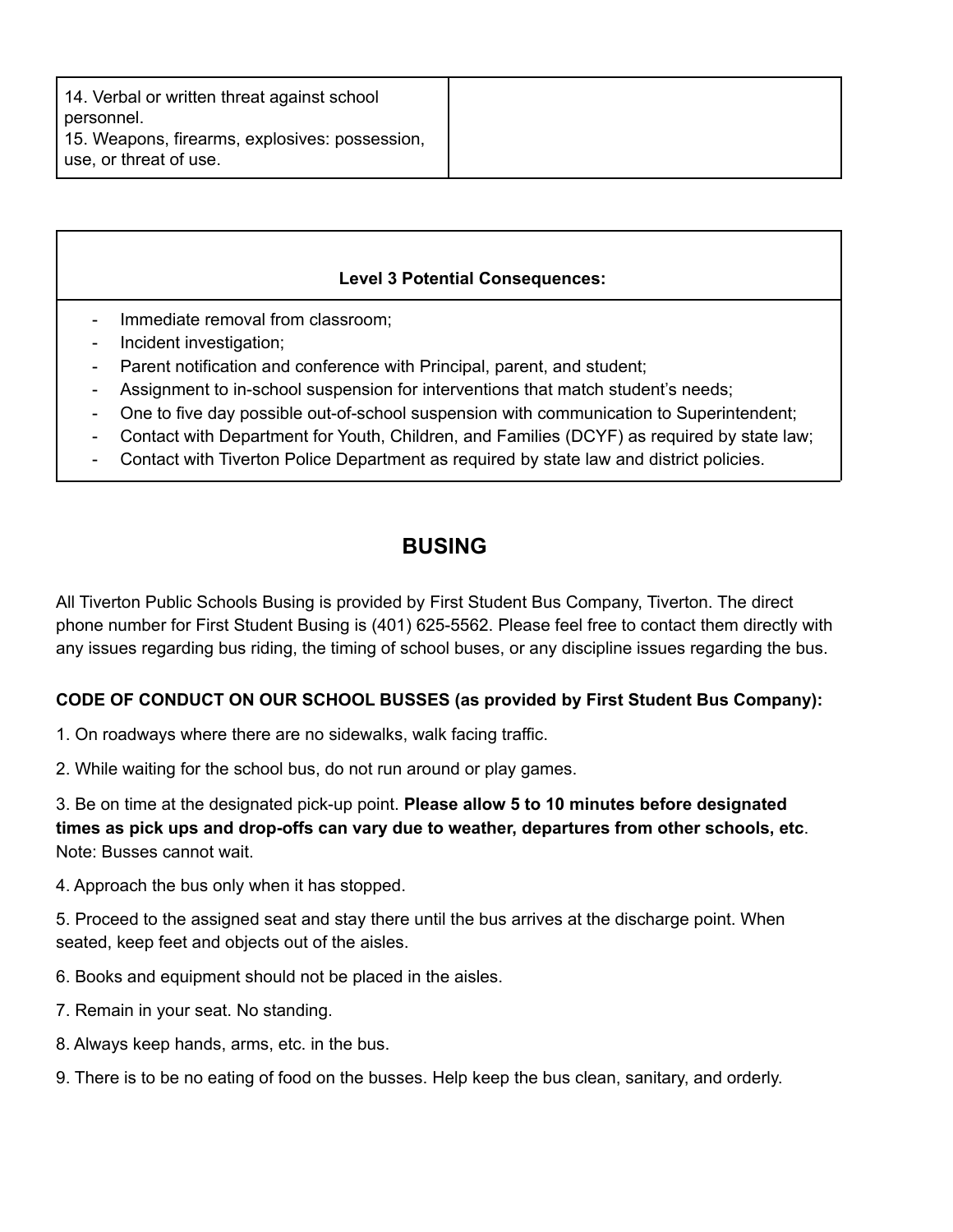10. Cooperate with the driver and monitor - no talking to the driver while the bus is in motion. However, report any emergency to the driver.

11. Remain in your seat until the vehicle has come to a complete stop.

12. Exit the bus at your designated stop. Cross in front of the bus when crossing the street and at least 10 feet in front of the bus, listen to the bus monitor.

13. The school bus is a classroom on wheels. Act in a school bus as you would in the classroom.

14. Respect and be courteous to your school bus driver and monitor. They have a very important job to do and they need your help.

15. Avoid unnecessary disturbing noises; do not shout at passing persons or vehicles.

16. Profane or vulgar language is unacceptable.

17. SMOKING ON SCHOOL BUSSES IS NOT PERMITTED BY ANYONE AT ANY TIME, including when students are not present. In the interest of safety, all parents are requested to cooperate with the school department in the implementation of this safety code.

# **BUS CODE OF CONDUCT PROCEDURE:**

Verbal warnings are communicated to parents and/or building principals prior to the issuance of written notices except in serious instances that need to be addressed formally. Ex. Significant or serious destruction of property. Principals will work in conjunction with the Bus Company, families, and Social-Emotional Staff for all bus discipline issues. Written notices, when sent home, are to be signed by families.

**DISMISSAL:** For everyone's safety, all persons entering or leaving the building must report to the school office, sign-in with the school secretary, and wear a visitor's pass. Parents wishing to have their children dismissed prior to the close of school are requested to inform the school office in writing. Permission will be granted for legitimate reasons, such as doctor visits or emergencies. Students need to be signed out by a parent or guardian. Students will only be released to persons registered as authorized by parents on registration forms. Parents are requested to report to the school office when picking up children before dismissal and sign the release book. Parents changing bus or walker assignments are to send in a note to school on that day in accordance with the district's bussing policy. Parents meeting walkers are asked to meet their child outside.

**WALKER DISMISSAL PROCEDURES:** Students who are "Walkers" or Non-Bus Riders will be dismissed in the following fashion:

1. Parents/Guardians of students in grades 1 and Kindergarten will continue to present their child's School Identification Card and personal picture ID or photo license to the teacher/administrator on duty in order to pick up their child.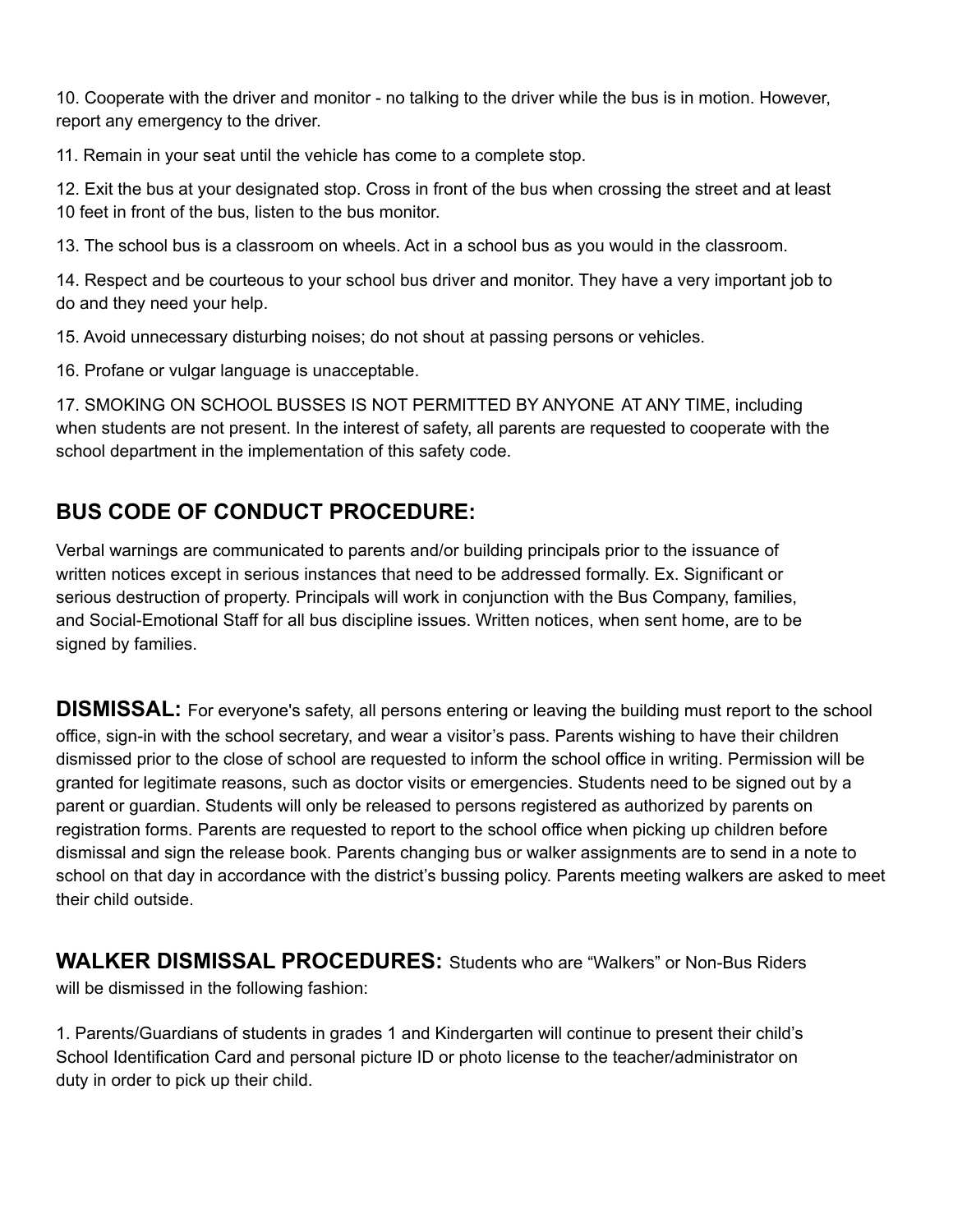2. Parents/Guardians of students in grades 2-4 will present valid photo identification at the door to the teacher/administrator on duty, who will cross-reference the identification with your child's emergency release contacts (information is taken from your child's Elementary Biological Data form).

3. We will continue to have parents send in students with "Walker Dismissal" notes on the day they will not be riding the bus home.

4. If a person arrives to pick up a student without proper identification, the student will not be released. Rather, the student will be escorted to the Main Office.

**COMMUNICATION:** Parents are encouraged to address any concerns to the immediate attention of the classroom teacher. If the matter is not resolved at that level, the building principal should be contacted. Further remediation should be addressed with the Superintendent of Schools. The next step in the appeal process would be the Tiverton School Committee.

**SEARCHES:** School desks and other such equipment are school property, not the private property of students and as such may be subject to inspection from time to time by school officials.

Under special circumstances, school officials may search students, upon parent notification, particularly if there is reasonable suspicion that a student possesses illegal matter. Students must be aware that such items are forbidden both on school property and at school-related activities.

Examples in which a search may be conducted are possible possession of a dangerous weapon or illegal drugs. In addition, school officials may contact the Tiverton School Resource Officer or the Tiverton Police Department.

**PROHIBITED ITEMS:** The learning atmosphere can be interrupted by the indiscriminate non-academic use of electronic devices. Only school-issued technology may be used in any elementary school by students. All cell phones, radios, cameras, digital devices, ipods, and electronic games are to be left at home. Parents should contact the building principal in instances of extenuating circumstances.

**SCHOOL VOLUNTEERS:** Parents and interested persons can volunteer in the Tiverton Public Schools once RI BCI paperwork is obtained and shared with the school's Main Office. This is in accordance with RI State Law. In addition, all volunteers are required to complete a confidentiality form for the protection of all students.

**STUDENT INSURANCE:** The Tiverton School Department does not carry student accident insurance. An insurance plan for students at a nominal fee is made available to all children who attend the Tiverton Schools. Parents who do not have their children covered under their own accident policy are encouraged to take advantage of school insurance. Plan 1 - This plan protects the student on a 24 hour basis. Plan 2 - This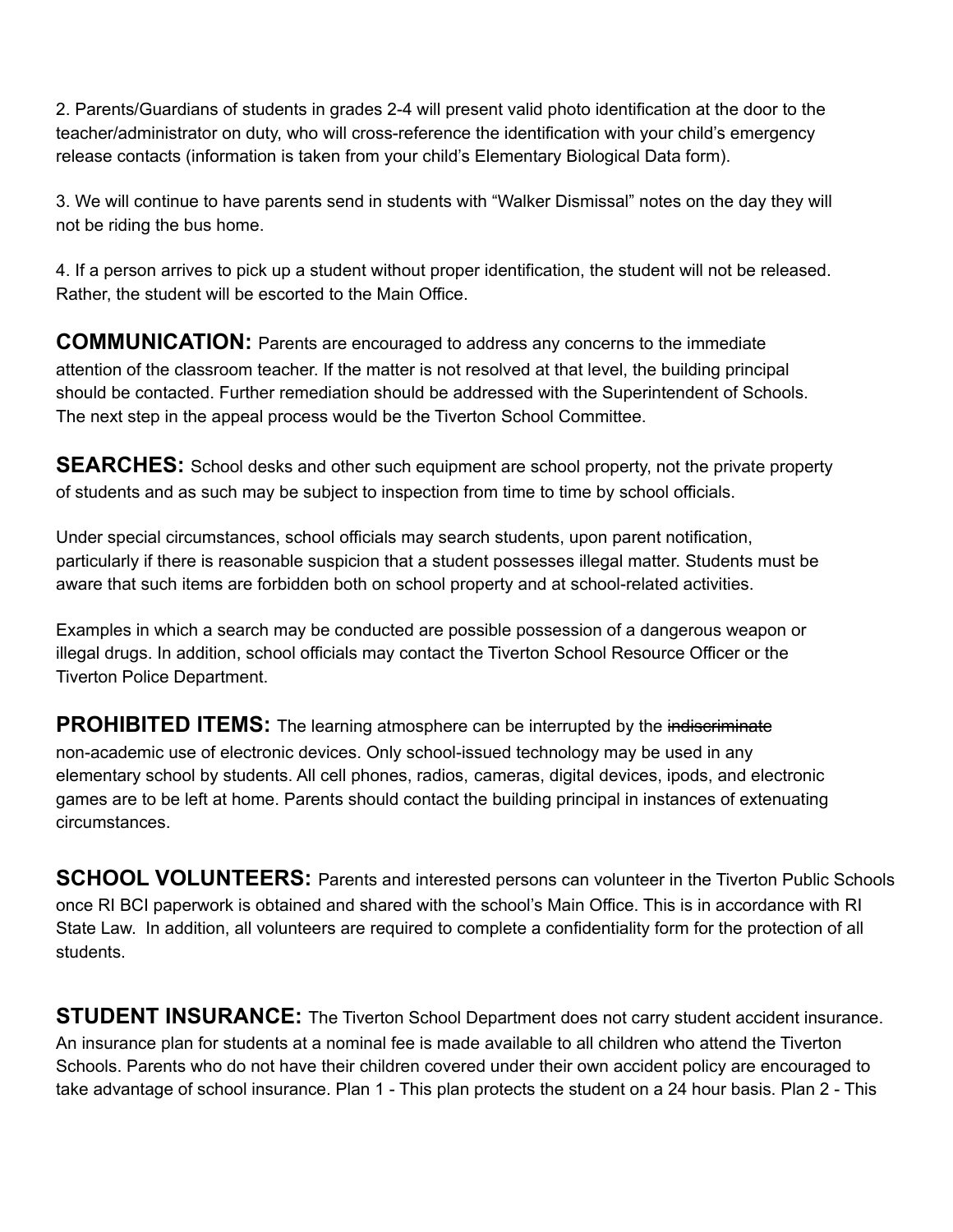plan protects the student while attending school, traveling to and from school, and while participating in a sponsored activity. Insurance forms are available at each school and will be distributed to all students in September.

**SCHOOL FIELD TRIPS:** Whenever there is a school approved trip in which students are to be away for any period of time, it is necessary that the pupils turn in the provided permission slip that has been signed by their parents or guardians. The Tiverton School Department will allow all behaviorally eligible students, regardless of any financial situation, to attend school-sponsored field trips.

**TELEPHONE MESSAGES:** No student or teacher will be called out of class to answer the telephone unless it is an emergency.

**LOST AND FOUND:** There is a lost and found box in each elementary school. **Please label all children's clothing**. Each year we send large boxes of clothing to local charities. If your child has lost articles of clothing, please feel free to come into school and look through the lost and found box.

**PARENT- TEACHER CONFERENCES:** Each year we Tiverton Public Schools host two parent-teacher conferences during the school year - one in November and one in February. Exact dates and times will be sent home electronically to families. At other times, parents may schedule individual conferences with any of our teaching staff as the need arises. Please call in advance for an appointment.

**PUPIL NEEDS:** Please inform us immediately of any extenuating needs your son or daughter may have. Any information of this type will remain confidential and shared with those teachers who work directly with your child.

**DRESS CODE:** In order to promote an orderly learning environment in our schools while preparing all students for later success in the world of work, the Tiverton Elementary Schools has established the following guidelines for elementary student dress:

• Students shall keep their clothes, bodies, and hair clean.

• Students shall wear shoes or sandals held securely on the feet for protection and safety while on the school grounds or aboard school transportation. Flip flops, clogs, sneakers / shoes with wheels also known as "Wheelies," and no-back shoes are prohibited.

• Students shall not wear hats or head coverings inside school buildings unless previously approved by the principal.

• Students shall not wear decorations, symbols, mottoes, or designs on the body or clothing showing unacceptable products (tobacco, alcohol, drugs), inappropriate clubs or groups, or inappropriate pictures or words.

• Students shall not wear spandex and /or beach-type clothing to school.

• Students shall not wear very short shorts or miniskirts, see-through clothing, or revealing tops that leave the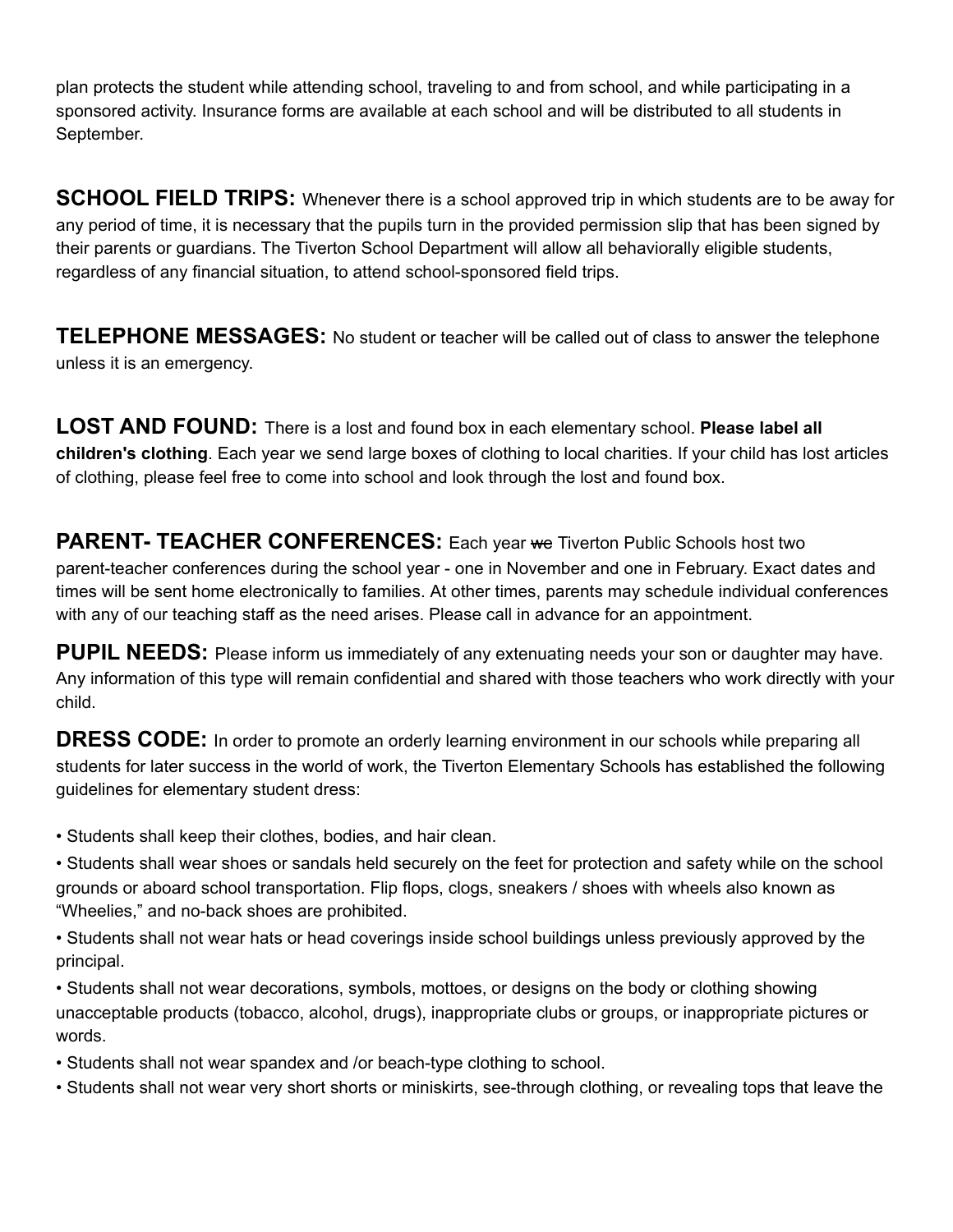stomach showing. Shoulder straps on all shirts should be at least two fingers wide.

- Students should wear clothing that lets them move and play safely (examples: sneakers, shorts, t- shirts) when physical education is scheduled.
- Students' clothing shall be worn appropriately as designed. For example, pants are to be worn securely at the waist.
- Jewelry shall be worn in a way that does not present a safety or health hazard or cause a major distraction to the educational process.
- Wallet chains shall not be permitted.
- Coats may not be worn inside the building.

The Principal, or designee, will make the decision if a student's appearance meets school and community standards. The principal's decision on the appropriateness of dress is final. Further remediation should be addressed with the Superintendent of Schools. The next step in the appeal process would be the Tiverton School Committee. Parent support is appreciated and necessary.

**CARE OF BOOKS AND EQUIPMENT:** Any property damage caused by a student must be repaired or replaced at the expense of the student at fault. If a book or electronic device, such as a laptop, is lost or ruined by a student, the replacement price will depend on the condition of the book when it was issued to the student, or the condition of the equipment at the time it was damaged.

**ABSENTEEISM:** Daily attendance at school is important and children are expected to attend school on a daily basis. Daily student attendance is submitted to the RI Department of Education. Students who are ill should not be sent to school. If a child becomes ill at school, the school will notify a parent or designated guardian. When children are absent the following attendance procedures apply:

- Absent one day: The parents should notify the school office before 9:00 am on the day their child will be out of school. If a parent does not call, the school personnel will make every effort to contact the parent to determine the reason for the child's absence.
- Absent five (5) consecutive days The Principal will direct the nurse to request a medical statement.
- Absent a total of eight (8) days The Principal will direct the nurse to intervene.
- Absent a total of ten (10) days The Principal will send a letter to notify parents of their child's absences in order to promote regular attendance. All state/federal regulations regarding student attendance will be upheld.
- Chronically Absent, or absent more than 10% of the school year: The Principal will send home a Nudge letter, either via email, paper copy, or text, through the RI Department of Education Absenteeism Tool. In addition, to assist students who are chronically absent, the Principal and Elementary SEL team will work with families to set up support if needed.

Good attendance is essential for success in school. **Please note:** Students absent from school will not be permitted to participate in any during, after school, or evening activities on the day of absence (including PTO-sponsored activities and field trips).

**TARDINESS:** We expect all students to be in the building ready to learn by 8:37 am. We hope that all of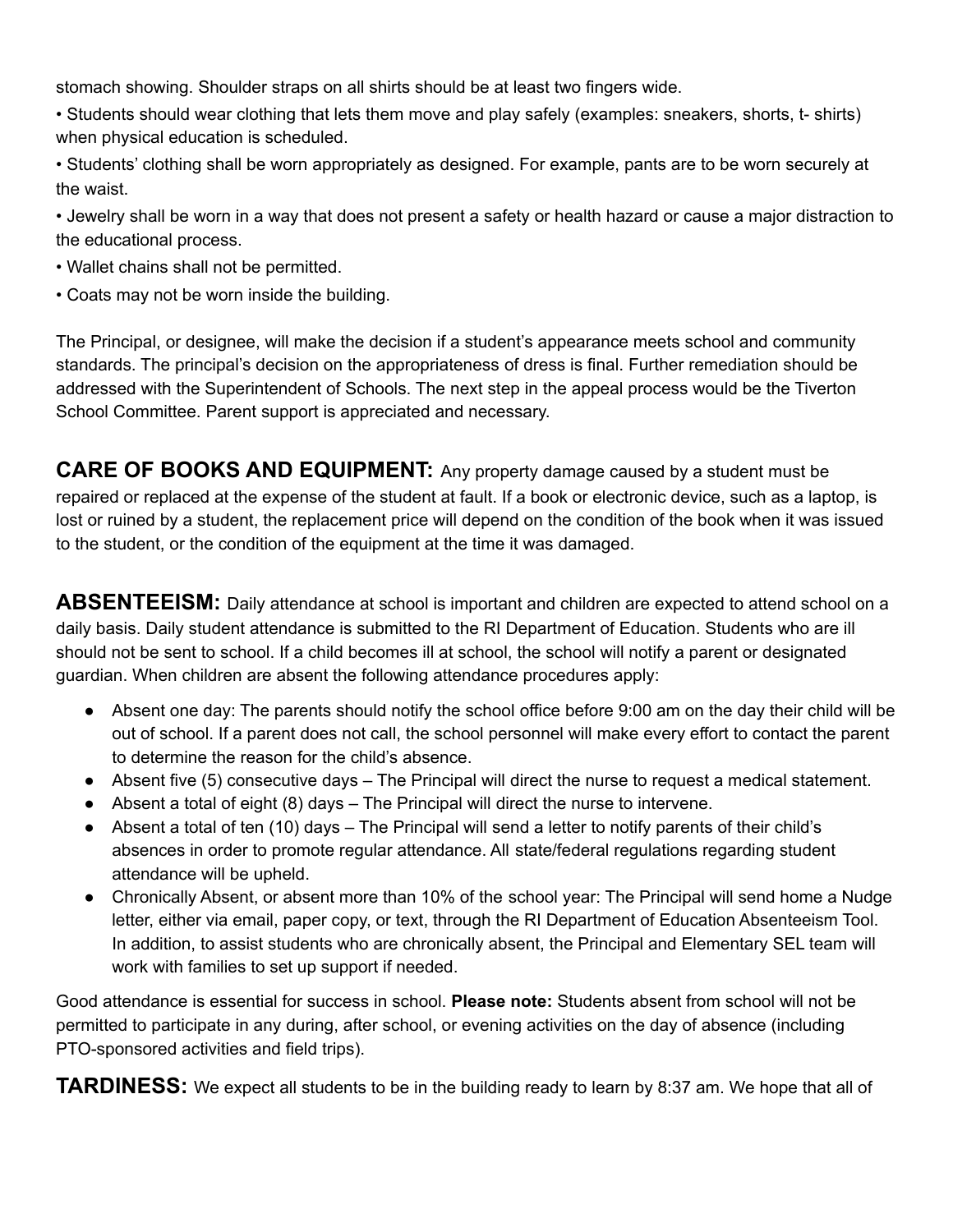our students will develop a lifelong habit of punctuality. Children who arrive after 8:37 am must report to the office. A reasonable excuse, detailing the exact cause of the tardiness, will be accepted from a parent/guardian. Some examples of valid reasons for tardiness are personal illness, family emergency, religious holiday, doctor's appointment, or inclement weather. Some examples of invalid reasons for being late to school are oversleeping, studying for a test, malfunctioning alarm clocks, missing the school bus, conducting errands, getting hair cuts, etc.

**SCHOOL CLOSING ANNOUNCEMENTS:** In cases of emergencies or inclement weather, you will be notified by phone through the automated Tiverton School District voice, email, and/or text notification if school is cancelled or delayed. It is imperative that you notify the school in the event your phone number changes to insure notification. The following will be notified of cancellations and delays:

- TV: WJAR Channel 10 TV Providence WSAR Fall River (1480 on your AM radio dial)
- Radio: WHTB Fall River (1400) WPRO Providence (630) after 6:00 AM
- Website: turntoten.com or www.tivertonschools.org
- Social Media: Facebook Tiverton Public Schools; Twitter @tivertonschools

If no announcement is made, school meets as usual. **Please do not call the school.**

**SCHOOL DELAY OPENING TIMES:** School typically begins with morning drop-off at 8:30 am and instruction begins at 8:37 am. There may be times when school is delayed due to inclement weather. If that occurs, the Elementary School Delay times are:

1 Hour Delay: Morning Drop-Off 9:30 am and Instruction Begins 9:37 am.

2 Hour Delay: Morning Drop-Off 10:30 am and Instruction Begins 10:37 am.

Please DO NOT drop-off your child earlier than those times for student and traffic safety. We want to ensure that all driving surfaces and walkways are cleared for a safe school entry.

**BREAKFAST/LUNCH PROGRAM:** Each Elementary School has cafeteria facilities. Nutritiously balanced meals are offered for our children. Menus are published monthly by the food vendor, **Chartwells,** and posted on the district website. There are 3 daily choices available daily and each includes milk and fruit. Milk, breakfast and/or lunch may be purchased daily, weekly or monthly. Checks are accepted made out to the Tiverton Lunch Program. **NOTE:** Children participating in the breakfast program should enter the building at 8:30 8:20 AM. Breakfast students are expected to be in their homeroom by 8:37 AM.

# **RULES AND REGULATIONS OF THE CAFETERIA:**

1. Children are expected to eat lunch in an orderly and reasonably quiet manner.

2. Children are always under the supervision of an adult.

3. Proper table manners and eating habits are expected. (ex: no throwing or spitting food)

Free and reduced price lunches are available to families meeting State and Federal economic guidelines. Applications are available at all Tiverton Schools throughout the year and will be sent home to students in September.

# **HEALTH-RELATED ISSUES:**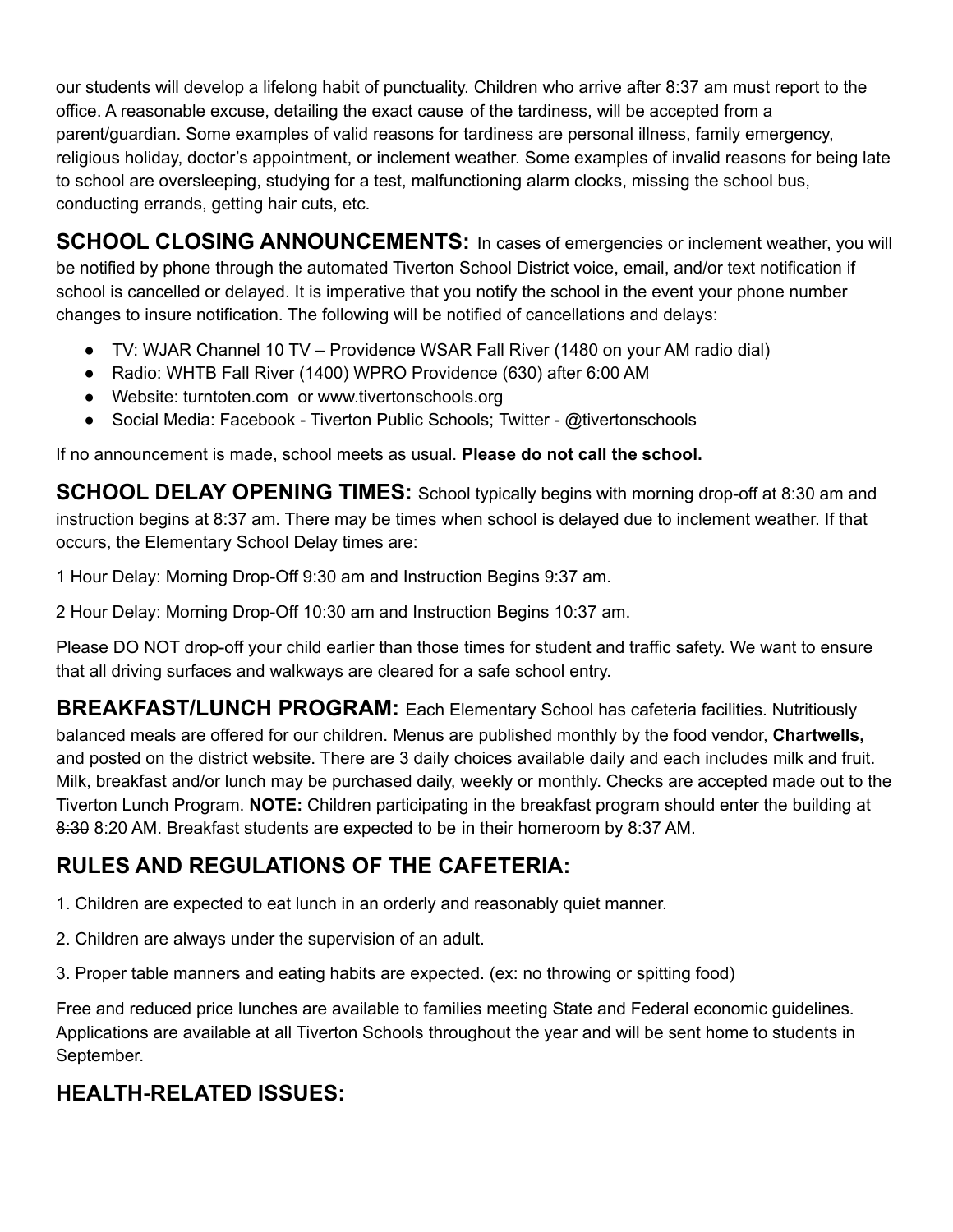- **IN CASE OF ILLNESS:** Please do not send your child to school with a fever (temperature of 100 or more) or with signs of a contagious disease, such as nausea, vomiting, diarrhea, rash, sore throat, frequent cough or inflamed eye. If your child becomes sick at school, you will be contacted. We will need your current telephone number where you can be reached and the numbers of relatives or friends to contact in case of illness or injury. It is imperative that you notify the school in the event your phone number changes to insure notification. Should you have any questions or concerns regarding your child's health, please do not hesitate to call the school nurse at your child's school.
- **Vision**: Students receive a vision examination at least upon entrance to school and in the first, second and third grades. This screening includes distance visual acuity, near visual acuity, ocular alignment and color vision. Parents of children who are found to have possible vision problems are notified so that they may seek professional advice.
- **Hearing**: Hearing screenings are performed annually by the State of Rhode Island Hearing Center. This screening includes puretone testing and tympanometry. Parents of children who are found to have a possible hearing problem are notified so that they may seek professional advice.
- **Dental**: Students entering kindergarten are required to have a dental examination prior to entrance. Thereafter, every student shall be given an annual screening. Students who are screened by private dentists/dental hygienists and provide written documentation of the screening shall be exempt from school screenings. The dental screening includes examination of soft tissue, gross orthodontics and dentition. When a school's dental screening has revealed that a dental problem may exist, the parent will be notified so that a dental visit may be arranged.
- **Speech / Language Screening:** Each student entering kindergarten will receive a screening of their speech and language skills. The screening will be conducted by a certified Speech and Language Pathologist. If a problem is noted, parents will be notified and further testing may be warranted.
- **Physical**: Physical examinations are required for all students entering kindergarten and for any other students entering school in Rhode Island for the first time. Examination forms will be given to parents when they register their child for school.
- **MEDICATION PROCEDURE:** Parents/guardians are advised to give medication at home on a schedule other than during school hours. If it is necessary for the student to receive medication during school hours, adherence to school regulations is required. This medication procedure has been developed per Rules and Regulations for School Health Programs (RI6-21-SCHO).

1. All medications shall be stored in their original prescription-labeled containers.

2. A licensed health care prescriber's written order shall be provided for all prescriptions and over-the- counter medications. **Note:** Annual Standing Orders are written that allow nurses to administer certain medications such as Advil, Orajel, Benadryl, etc. The current school year's listing of Standing Orders will be sent home during the first week of school.

3. A parent authorization shall be obtained and verified by the certified school nurse-teacher.

4. For the safety of all students, it is recommended that all medication be transported to school by a parent/guardian. In special circumstances it may be necessary for the parent/guardian to contact the school nurse-teacher to plan an alternate medication transport procedure.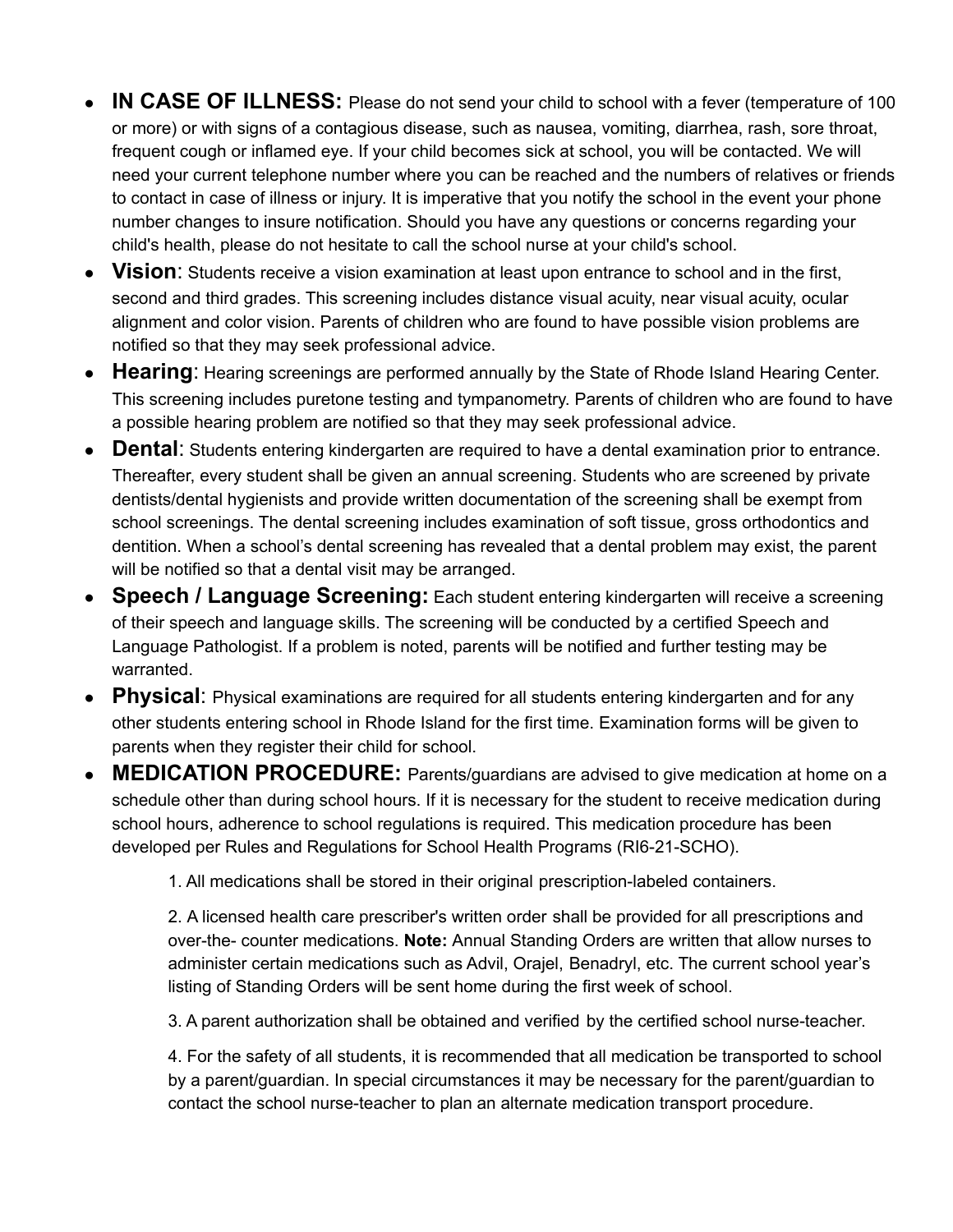## **PARENTS ARE REMINDED THAT THIS PROCEDURE HAS BEEN DEVELOPED IN ACCORDANCE WITH STATE REGULATIONS. NO MEDICATION SHALL BE DISPENSED WITHOUT FOLLOWING THIS PROCEDURE.**

**Special Education Referral Process:** In each of the Tiverton Elementary Schools a Response to Intervention Team exists which is generally the first step in a referral process. The team consists of the Principal, Social-Emotional Learning Staff (including school social worker, nurse, school psychologist, and possibly guidance counselor), and Building Teachers. The team meets as needed to review student progress and teacher concerns regarding student progress. If the Response to Intervention Team recommendations cannot address the student's needs, the student is reviewed at a Tier 3 Response to Intervention meeting, which includes the parents, educators, and special education staff, which may include a school social worker, school psychologist, physical therapist, speech and language therapist, occupational therapist, or a resource teacher. This team will again review the child's educational progress and decide on the appropriate action to be taken.

**Support Agencies:** The Elementary Social-Emotional Staff at each building has a close relationship with outside support agencies and makes appropriate use of such agencies when the need arises. Possible service providers include but are not limited to: Stop Over Services, Fall River Family Services, Child and Family Services of Newport, and Newport County Community Mental Health Services. Special concerns of parents and teachers that require a guidance counselor are dealt with on an as needed basis.